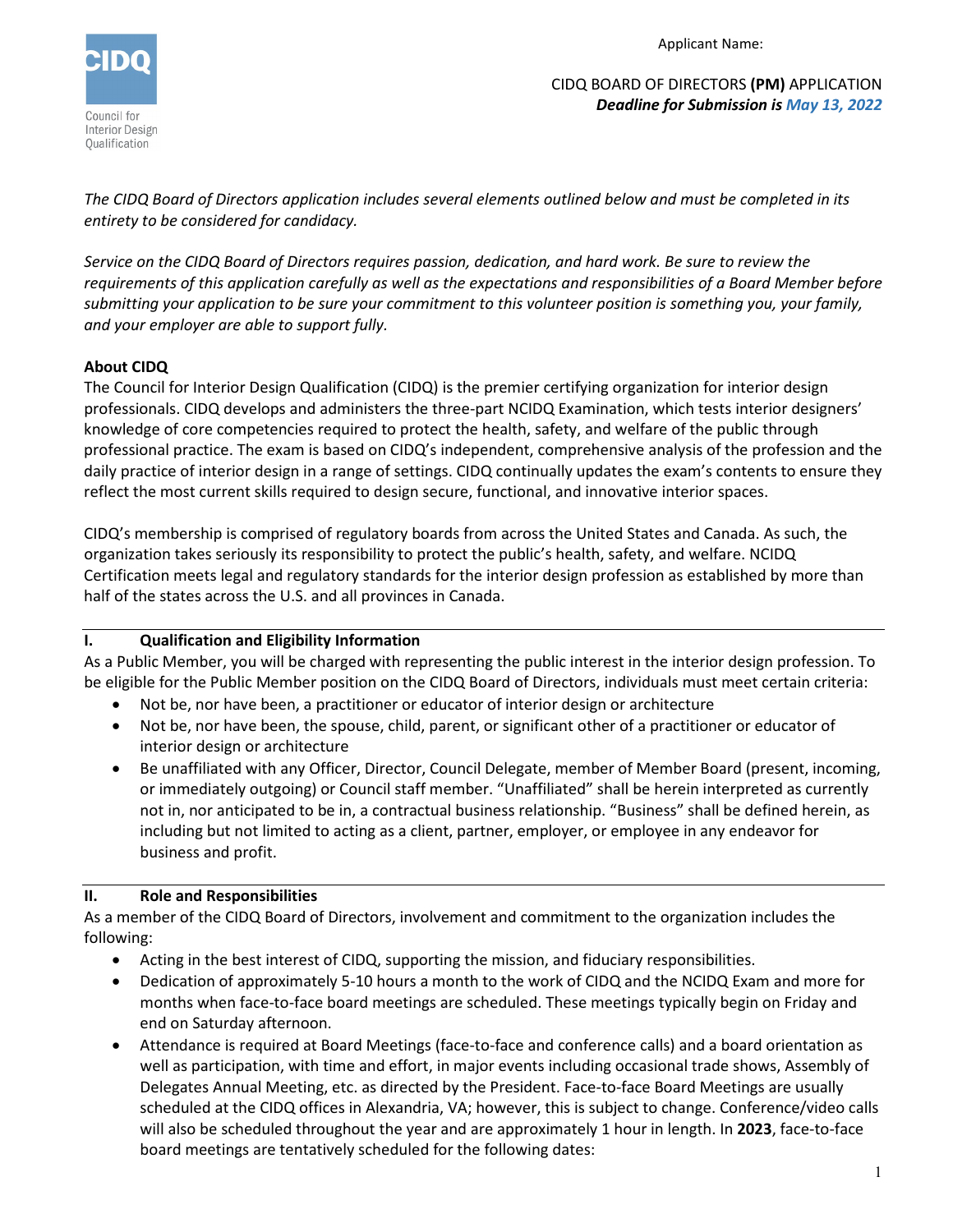

CIDQ BOARD OF DIRECTORS **(PM)** APPLICATION *Deadline for Submission is May 13, 2022*

- o January 2023
- o April 2023
- o November 2023 (Post Annual Meeting)
- Slated candidates must also attend the 2022 Assembly of Delegates Annual Meeting in Los Angeles, CA from November 10-13, 2022. CIDQ will cover all travel-related expenses for this meeting.
- Serving as a board liaison, including attendance at conference calls/meetings as set out in the committee/task force charges and supporting the chair to the best of your abilities.
- Commitment to a **2-year term** for the Public Member position.

| <b>Contact Information</b><br>Ш. |
|----------------------------------|
|----------------------------------|

Name:

Phone: Email:

Address (Street, City, State/Province, & Zip):

# **IV. Candidacy Information**

Education and Degree(s) Earned:

Professional Affiliations/Credentials, Appellations, Certifications:

I confirm I have thoroughly reviewed the qualification and eligibility information in Section I:

| <b>Reference Information</b><br>v. |  |
|------------------------------------|--|
|------------------------------------|--|

Please provide information for 1 reference.

| Name:  |        |
|--------|--------|
| Phone: | Email: |

Context:

# **VI. Candidate Statement**

Please provide an individual statement in paragraph style describing your personal interest in this position and the contribution you can make to the effectiveness of CIDQ, including the qualities and strengths you would bring as a public member of the CIDQ Board. Response to be a **maximum** of 1 page.

Relationship:

**VII. CV or Resume**

Please provide an up-to-date CV or resume.